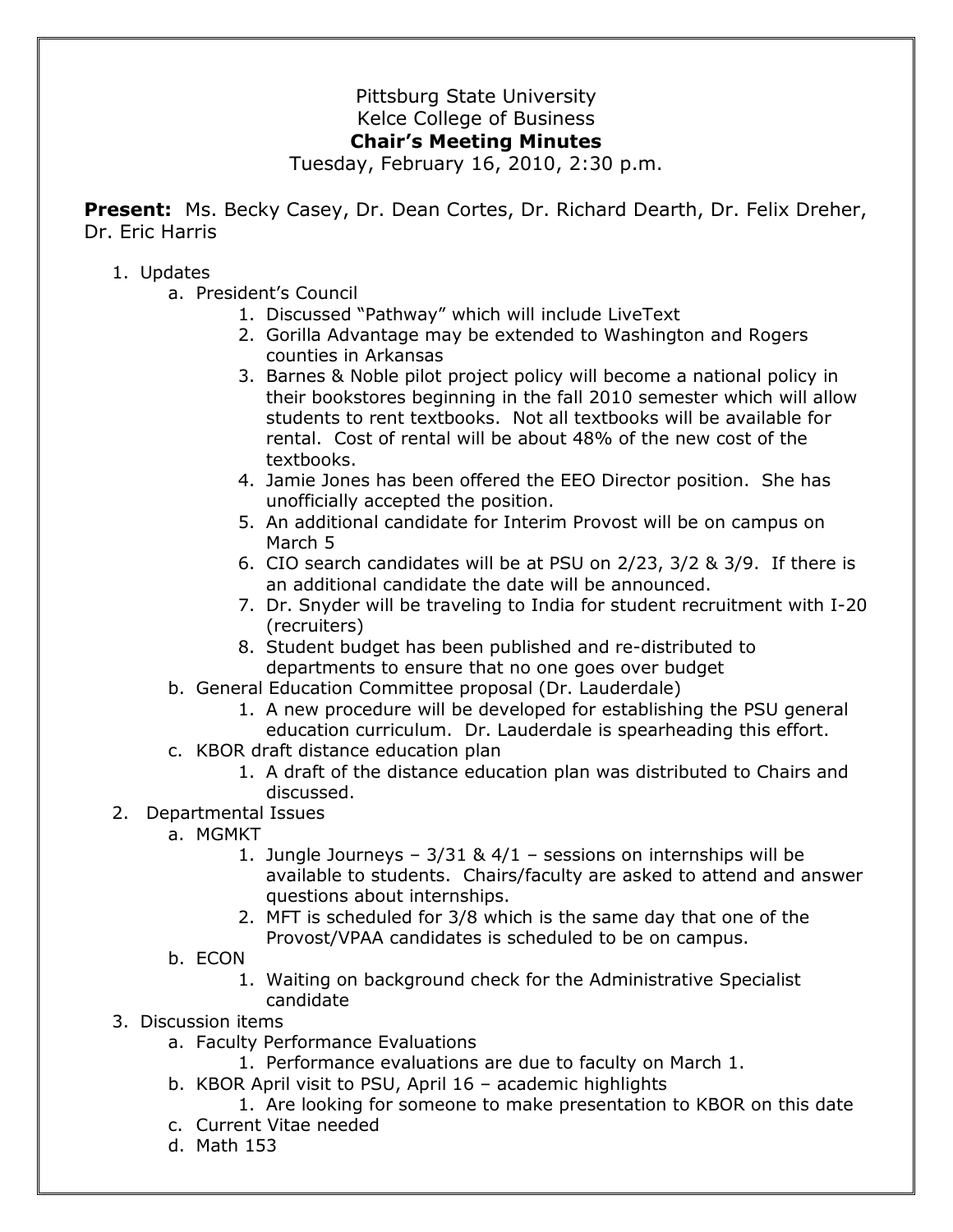- 1. Dr. Harris presented his proposal to add a new Quantitative Methods for Business course potentially to be taught by Ms. Paul
	- 1. Discussion followed on what can be accomplished by adding the new MGMKT Quantitative Methods course vs. keeping the MATH 153 course.
	- 2. Fixing the problem at hand is to address the MATH 153 course, and the problems created with keeping that course in the curriculum.
	- 3. Continuous improvement with other curriculum items will be addressed later.
- 2. Dr. Dreher summarized the four recommendations made by the Ad Hoc Committee to Review the Quantitative Curriculum of the COB.
- 3. There was discussion on eliminating both MATH 143 and MATH 153 from the COB curriculum. Consensus among the Dean and Chairs was that it would not be prudent to eliminate both courses at once however; it will ultimately be up to the faculty.
- 4. Discussion followed on topics to be covered in the new Quantitative Methods course and how to make that determination. Chairs/ departments will suggest potential topics to be covered in the new course to the Kelce Curriculum Committee.
- e. Youngman Allocations 60% of 1/10th
- f. AACSB Publication Chart needed
	- 1. Publication percentage charts have been submitted all departments.
- g. LiveText Agenda 2/24
	- 1. Susan Dellasega will have met with each of the assessed courses before the LiveText training takes place.
	- 2. A Mr. Bulk-E-mail will be sent out to students & faculty to inform them of the training session schedule.
- h. Scholarship Program Description
	- 1. Scholarship descriptions were distributed to Chairs to be included in the banquet program
- i. Executive on Campus (Tom Murry) agenda for Feb. 22 was discussed
- 4. Upcoming events:
	- a. Bob Graalman Prestigious Scholarships –February 17, 2010
	- b. Dr. Lynette Olson Provost Interview February 19, 2010
	- c. Summer schedule due February 22
	- d. Executive On Campus Mr. Tom Murry February 22, 2010
	- e. LiveText Student Session February 24, 2010
	- f. Dean off campus February 25 & 26
	- g. Dr. Jim O'Donnell Provost Interview March 1, 2010
	- h. Fall schedule due March 1
	- i. Performance Appraisal due to Faculty March 2
	- j. Apple Day March 4
	- k. Debbie Swindle Retirement Party March 5 @ 2:30 p.m.
	- l. AA Tuition Committee presentation March 5 @ 2:20pm
	- m. Dr. Alice Greife Provost Interview March 8, 2010
	- n. SIFE Dress Rehearsal
	- o. Spring Break March 15 18
	- p. Executive On Campus Mr. Baldwin March 25, 2010
	- q. Junior Jungle Day March 27
	- r. Dean off campus April 8 11
	- s. Tilford Lecture Series (Bill Thornton) April 8